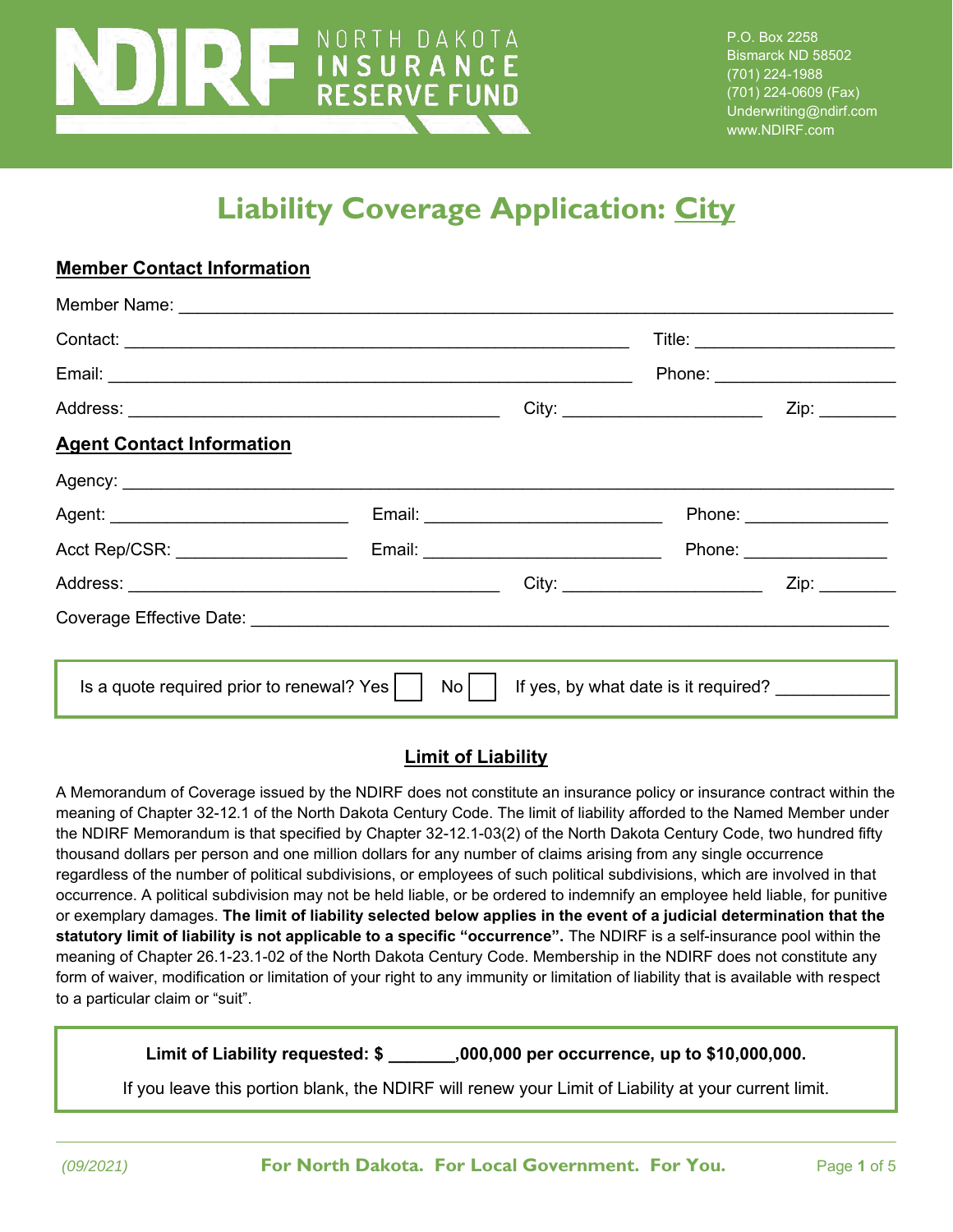**Premises and Operations**

 $\overline{a}$ 

|    | <b>Instructions:</b> Complete only those items that apply to your entity or Additional Covered Parties.                                                                                                                        |  |  |
|----|--------------------------------------------------------------------------------------------------------------------------------------------------------------------------------------------------------------------------------|--|--|
| 1. | City population: <u>contained</u>                                                                                                                                                                                              |  |  |
|    | 2. Number of dams owned and/or under Named Member or Covered Party control:                                                                                                                                                    |  |  |
|    | Provide legal name of dam:                                                                                                                                                                                                     |  |  |
|    | Date of latest inspection: ____________ Attach inspection report.                                                                                                                                                              |  |  |
|    | Does Named Member have an emergency action plan for dams? Yes  <br>No                                                                                                                                                          |  |  |
|    | Explain: Explaint and the state of the state of the state of the state of the state of the state of the state of the state of the state of the state of the state of the state of the state of the state of the state of the s |  |  |
|    | 3. Do you have equipment rental operations? Yes  <br>No                                                                                                                                                                        |  |  |
| 4. | Do you own or operate parks and playgrounds? Yes<br>No                                                                                                                                                                         |  |  |
|    | 5. Number of camping spots:                                                                                                                                                                                                    |  |  |
|    | Do they have water, sewer, or electric hookups? Yes  <br>No                                                                                                                                                                    |  |  |
|    | Number of indoor: Waterslide:<br>6. Swimming pools – Number of outdoor: ________                                                                                                                                               |  |  |
|    | What is the height of the waterslide?<br>Attach photo of waterslide.                                                                                                                                                           |  |  |
|    |                                                                                                                                                                                                                                |  |  |
|    | If no lifeguards, is beach posted, "Swim at your own risk?" Yes  <br>No                                                                                                                                                        |  |  |
|    | 8. Golf course – Gross receipts: \$ _______ Number of golf carts for rent: Attach financial statement.                                                                                                                         |  |  |
|    | 9. Does the city own or operate a zoo? Yes  <br>No l                                                                                                                                                                           |  |  |
|    | 10. Does the city own or operate a skate park? Yes $\vert$<br>No l                                                                                                                                                             |  |  |
|    | 11. Provide square footage and total gross receipts of:                                                                                                                                                                        |  |  |
|    | Exhibition buildings: _________________Auditoriums: _________________Arenas: ___________                                                                                                                                       |  |  |
|    | Other: ____________ Other: ___________ Other: ___________ Total gross receipts: \$ __________                                                                                                                                  |  |  |
|    | 12. Exercise/fitness/health center – Square footage: Changer Cross receipts: \$                                                                                                                                                |  |  |
|    | Is public use allowed? Yes     No                                                                                                                                                                                              |  |  |
|    | 13. Library - Square footage: Change Cross receipts: \$                                                                                                                                                                        |  |  |
|    | 14. Museum - Square footage: _______________________Gross receipts: \$ __________                                                                                                                                              |  |  |
|    | If the city has a Historical Society, attach financial statements.                                                                                                                                                             |  |  |
|    | 15. Offices – Square footage: ___________                                                                                                                                                                                      |  |  |
|    | 16. Does the city own or operate a daycare? Yes $\vert$<br>Maximum number allowed:<br>No                                                                                                                                       |  |  |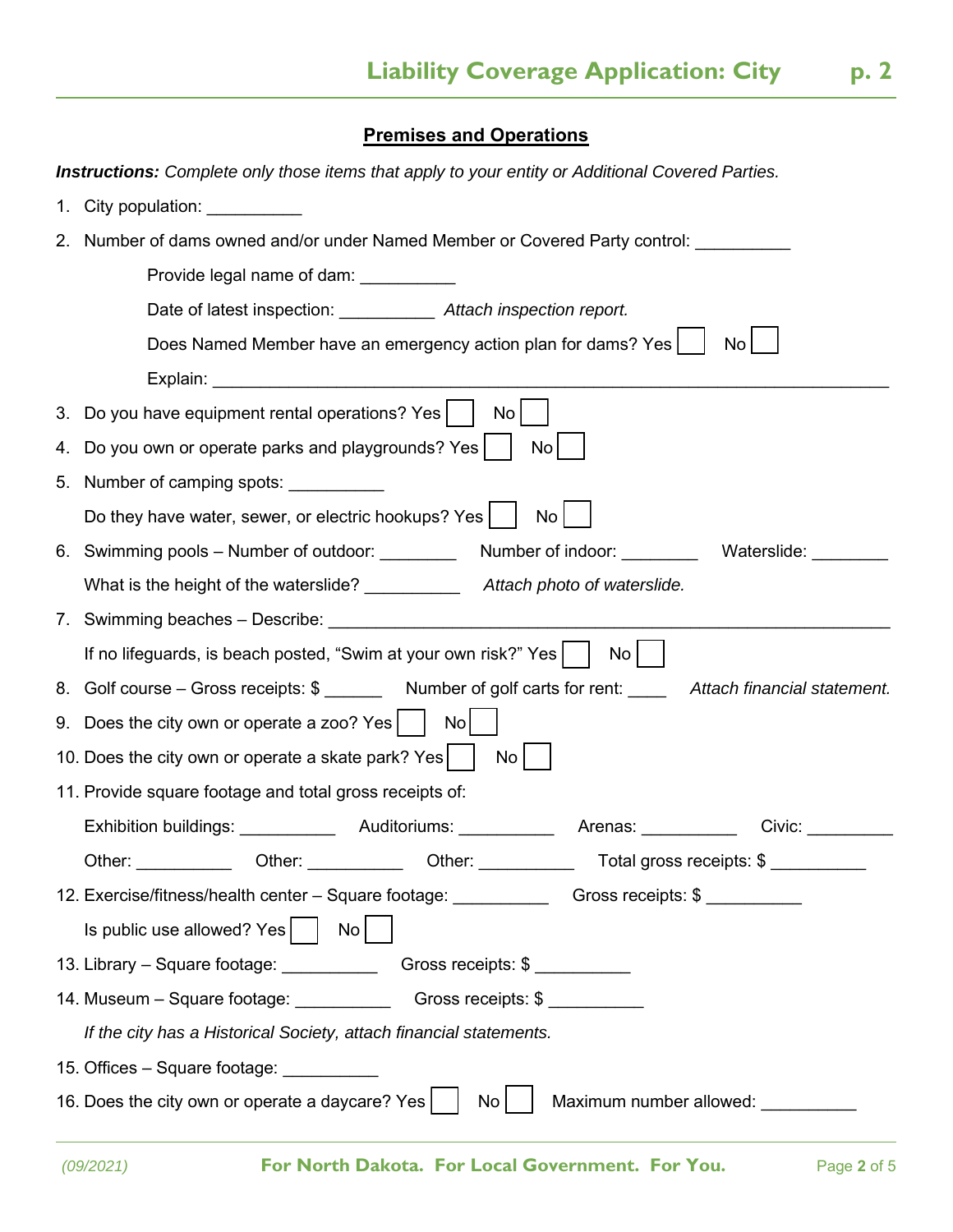## **Liability Coverage Application: City | p. 3**

| 17. Stadium and/or grandstand - Admissions: \$ __________________________________                     |
|-------------------------------------------------------------------------------------------------------|
| 18. Amusement park - Gross receipts: \$ ________________Describe: ___________________________________ |
| 19. Inflatable games - Total number: _____________ Describe each: __________________________________  |
|                                                                                                       |
| 20. Is Unmanned Aircraft Systems (UAS)/drone coverage requested? Yes  <br>$\mathsf{No}$               |
| If yes, please complete the UAS/Drone Questionnaire at www.ndirf.com>Member Services>Applications.    |
| 21. Boats/kayaks/paddle boards – Total number of each: ___________                                    |
| What is the horsepower (hp) of the boat motors? ________________________________                      |
| 22. Piers or docks - Square footage: Marina - Gross receipts: \$                                      |
| 23. Fire/ambulance station - Square footage: __________                                               |
| 24. Utilities: Water-Payroll: \$ __________________Gallons (Annually): __________                     |
|                                                                                                       |
| Gas - Payroll: \$ ____________________Gross receipts: \$ _________________________                    |
| 25. Penal institution - Square footage: __________                                                    |
| 26. Auto and/or bus garage – Square footage:                                                          |
| 27. Number of owned, managed, or leased dwellings: 1-family: ______ 2-family: _____ 3-family: _____   |
| 4-family: _______ Total square footage of apartments: __________                                      |
| 28. Chemical application - Gross receipts: \$                                                         |
|                                                                                                       |
| 29. If no auto policy, hired and nonowned auto – Cost of hire: \$<br>Number of employees:             |
| 30. Are any premises leased to the State of North Dakota?                                             |
| 31. Does the city own or operate a restaurant? Yes<br>No l                                            |
| Square footage: Gross receipts: \$                                                                    |
| Is the restaurant leased to another party? Yes $\vert$<br>No <sub>1</sub>                             |
| 32. Does the city own or operate a grocery/convenient store? Yes  <br>No                              |
| Square footage: ____________________Gross receipts: \$ ______________                                 |
| 33. Does the city own or operate a thrift store? Yes<br>No l                                          |
| Square footage: Change Cross receipts: \$                                                             |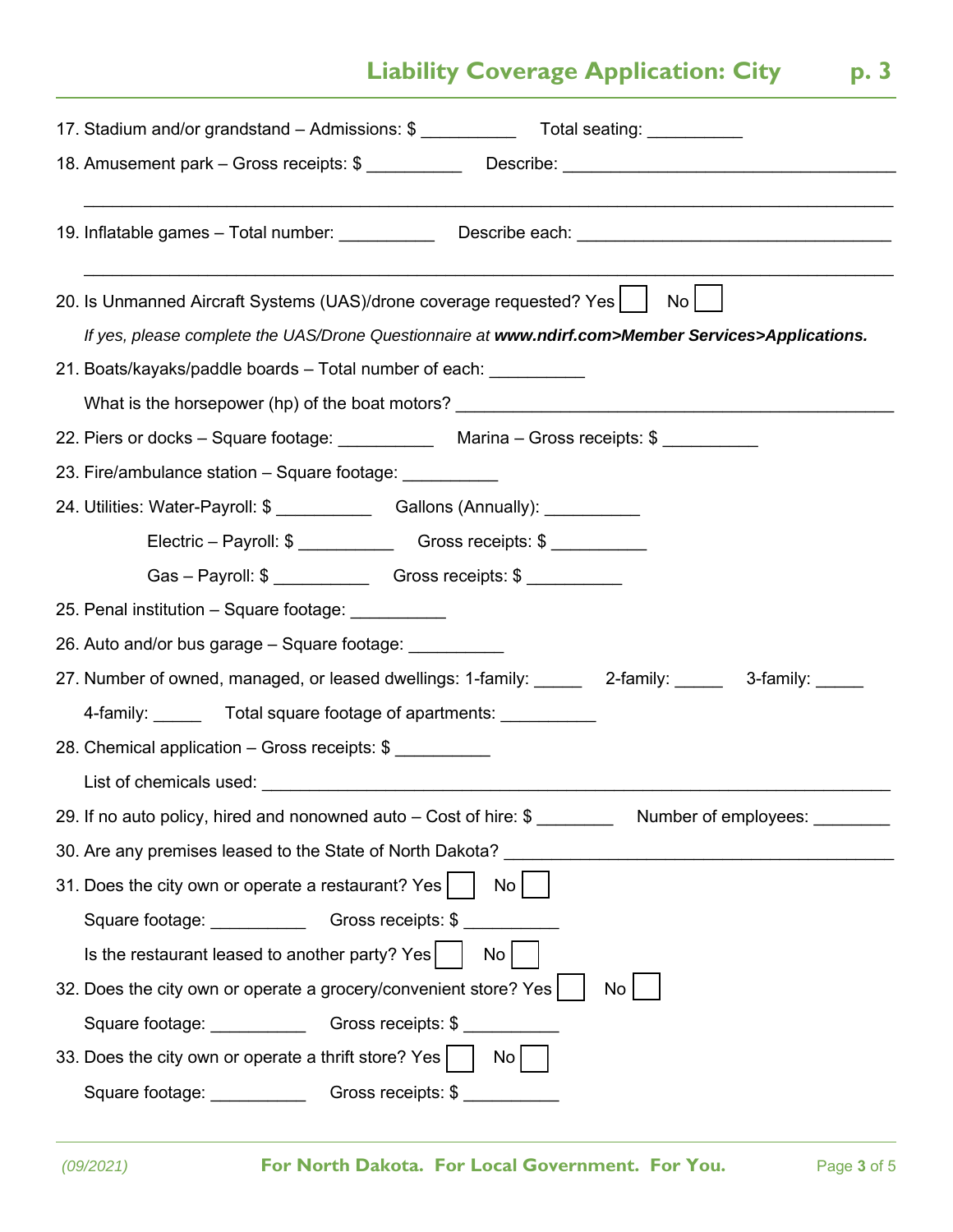### **Liability Coverage Application: City | p. 4**

| 34. Does the city sell concessions? Yes     No    <br>Gross receipts: \$                                            |
|---------------------------------------------------------------------------------------------------------------------|
| 35. Are alcoholic beverages sold by the Member and/or any of the Additional Covered Parties? Yes<br>No <sub>1</sub> |
| Gross receipts: \$                                                                                                  |
| 36. Additional Covered Parties – Entities to be covered.                                                            |
|                                                                                                                     |
|                                                                                                                     |
|                                                                                                                     |
|                                                                                                                     |
| 37. List and explain events and fundraisers below and include gross receipts for each.                              |
|                                                                                                                     |
|                                                                                                                     |
|                                                                                                                     |
|                                                                                                                     |
| 38. Does the city receive proof of liability for events put on by Other(s)? Yes<br>No <sub>1</sub>                  |
|                                                                                                                     |
| Values: Comprehensive: \$ _____________ Deductible: \$ ________                                                     |
|                                                                                                                     |
|                                                                                                                     |
| 40. Is any towing performed by a Named Member or Covered Party? Yes $\vert$<br>No.                                  |
|                                                                                                                     |

#### **Application continues on p. 5 with Governance Liability and Professional Liability.**